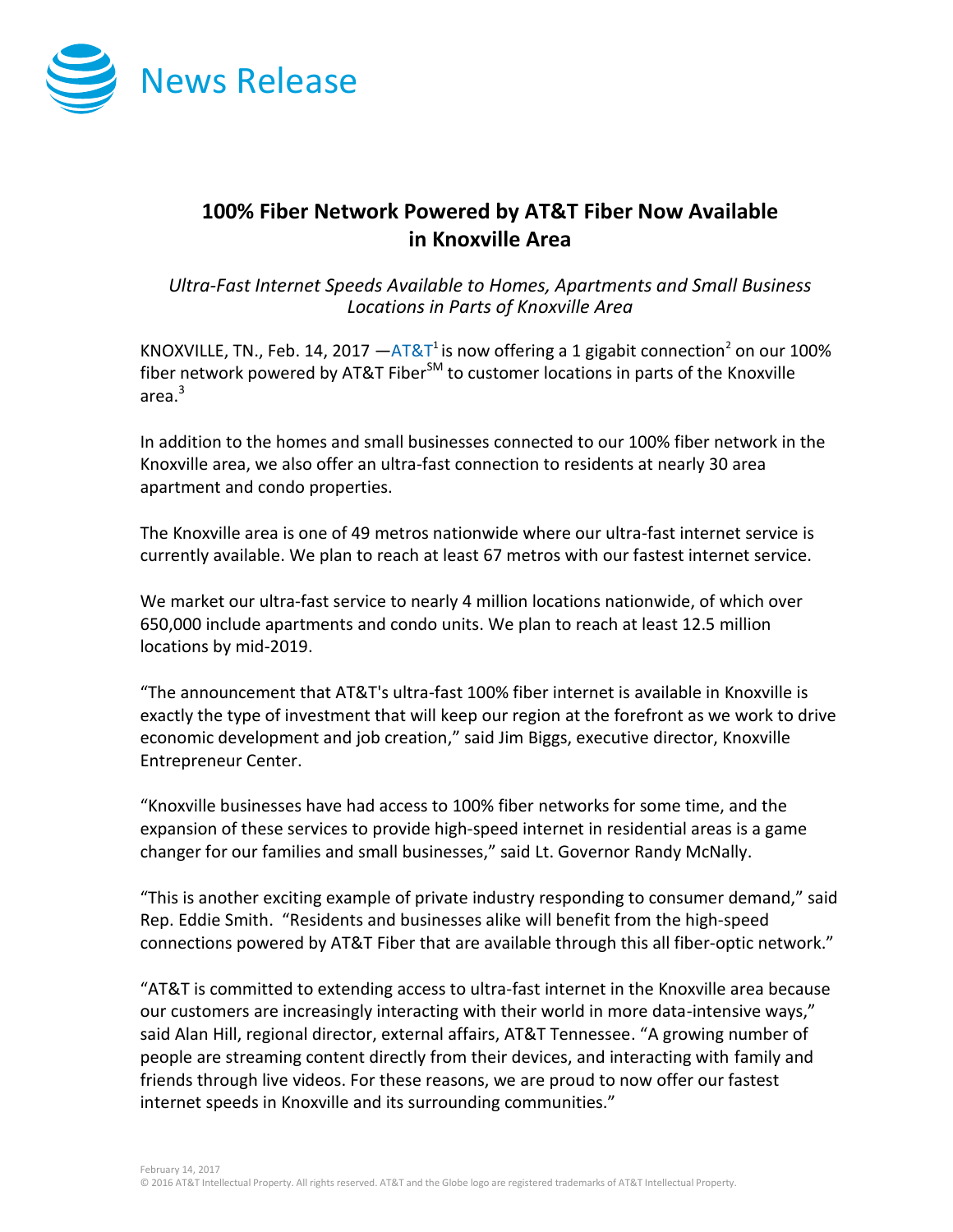

Internet-only pricing for customers who choose AT&T Internet 1000, our fastest speed tier on our 100% fiber network, starts as low as \$80 a month with a 12 month commitment.<sup>4</sup> Customers may be able to add one of our [award-winning DIRECTV](http://www.directv.com/) or U-verse TV services. We have single, double and triple play offers to fit each customer's needs.

Internet customers on the 100% fiber network have access to the latest Wi-Fi technology. They can enjoy our best in-home experience with faster Wi-Fi speeds and broad coverage to seamlessly connect all their devices.

## **What can I do with ultra-fast internet service?**

These internet speeds are 20x faster than the average cable customer.<sup>5</sup> You can download 25 songs in 1 second or your favorite 90-minute HD movie in less than 34 seconds.<sup>6</sup> Customers can enjoy our fastest upload and download speeds. You can also instantly access and stream the latest online movies, music and games. These ultra-fast speeds let you seamlessly telecommute, video-conference, upload and download photos and videos, and connect faster to the cloud.

For more information on AT&T Fiber, visit [att.com/getfiber.](https://www.att.com/internet/gigapower.html?source=ECtr0000000000GdD&wtExtndSource=getfiber)

Frost & Sullivan recently recognized AT&T for its leadership in high-speed internet services. It awarded AT&T the 2016 Company of the Year Award for Broadband Access. The analyst firm praised AT&T for "rapidly evolving into a new form of a telecommunications company; one that is based on the delivery of broadband access, both fixed and mobile, as well as services that ride that access."

## **AT&T in Knoxville:**

AT&T has invested more than \$110 million in its wireless and wireline networks in the Knoxville area between 2013 through 2015. This drives upgrades to reliability, coverage, speed and performance for residents and business customers.

*<sup>1</sup>AT&T products and services are provided or offered by subsidiaries and affiliates of AT&T Inc. under the AT&T brand name and not by AT&T Inc.*

*2 Actual customer speeds may vary. Download speeds are typically up to 940Mbps due to overhead capacity reserved to deliver the data*

*3 Initial availability limited to select areas. May not be available in your area. Go to att.com/fibermap to see if you qualify. 4 After 12 months, price moves to standard rate of \$119/mo.*

*5 Available in select areas. 20x faster based on maximum download speed of AT&T Internet 1000 vs weighted average cable internet customers' speed of major U.S. cable providers per the FCC 2015 Measuring Broadband America – Fixed Broadband Report. Actual speeds vary.*

*6 Speed/Time examples are estimates.*

*Cautionary Language Regarding Forward Looking Statements:* Information set forth in this news release contains financial estimates and other forward-looking statements that are subject to risks and